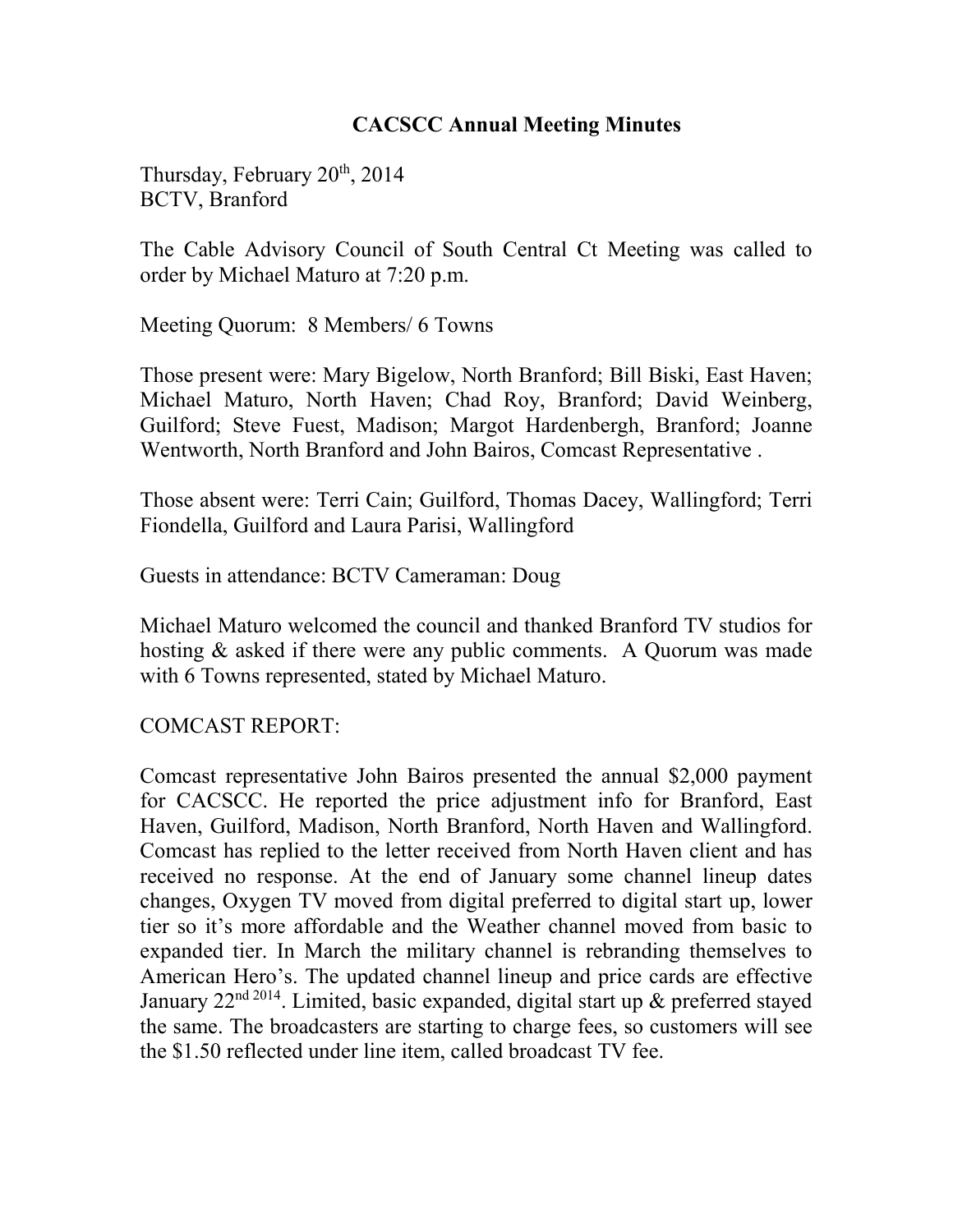Michael Maturo moved the review of minutes to later on the agenda until Joanne Wentworth and Mary Bigelow arrive.

## CHAIRMAN'S REPORT

 PEGPETIA Campaign: Michael Maturo thanked Walter Mann for his help and expressed frustration there was not more responses from the mailing. He received only 2 replies but Walter Mann did point out to him some positive results. Congratulations to everyone for results so far. Right now there are five Bills pending to deal with the request to restore funding, three of them are going in front of the Appropriations Committee and two are going to Energy and Technology committee. The Bills are 5073, 5075, 5077, 5172 and SP135. A Complaint from a 97 year old Wallingford customer was received regarding her bill going up. John Bairos reported that he has not received the letter. Mary Bigelow gave him copy of the letter.

### TREASURER'S REPORT:

 The Treasurer, Tom Dacey was unable to attend the meeting due to transportation problems. His report was respectfully submitted dated 12/19/13

Chairman Maturo reviewed the following balances: Expenses: \$90.00 Jaki Lauper Recording Secretary \$39.98 (2) Months Website Host Fee

Checking Account Balance \$5,230.47 Interest on CD .62 for 12/31 and .62 for 1/31 Certificate of Deposit \$14,655.78 Total Cash Assets \$19,886.25

Margo Hardenbergh made a motion to accept the Treasurer's Report, David Weinberg, second. All were in favor. It was reported that Treasurer Dacey did submit CACSCC's report to PURA.

#### OLD BUSINESS

 AT&T Council Report: Steve Fuest, CACSCC's representative reported that he attended the December meeting, where nothing happened due to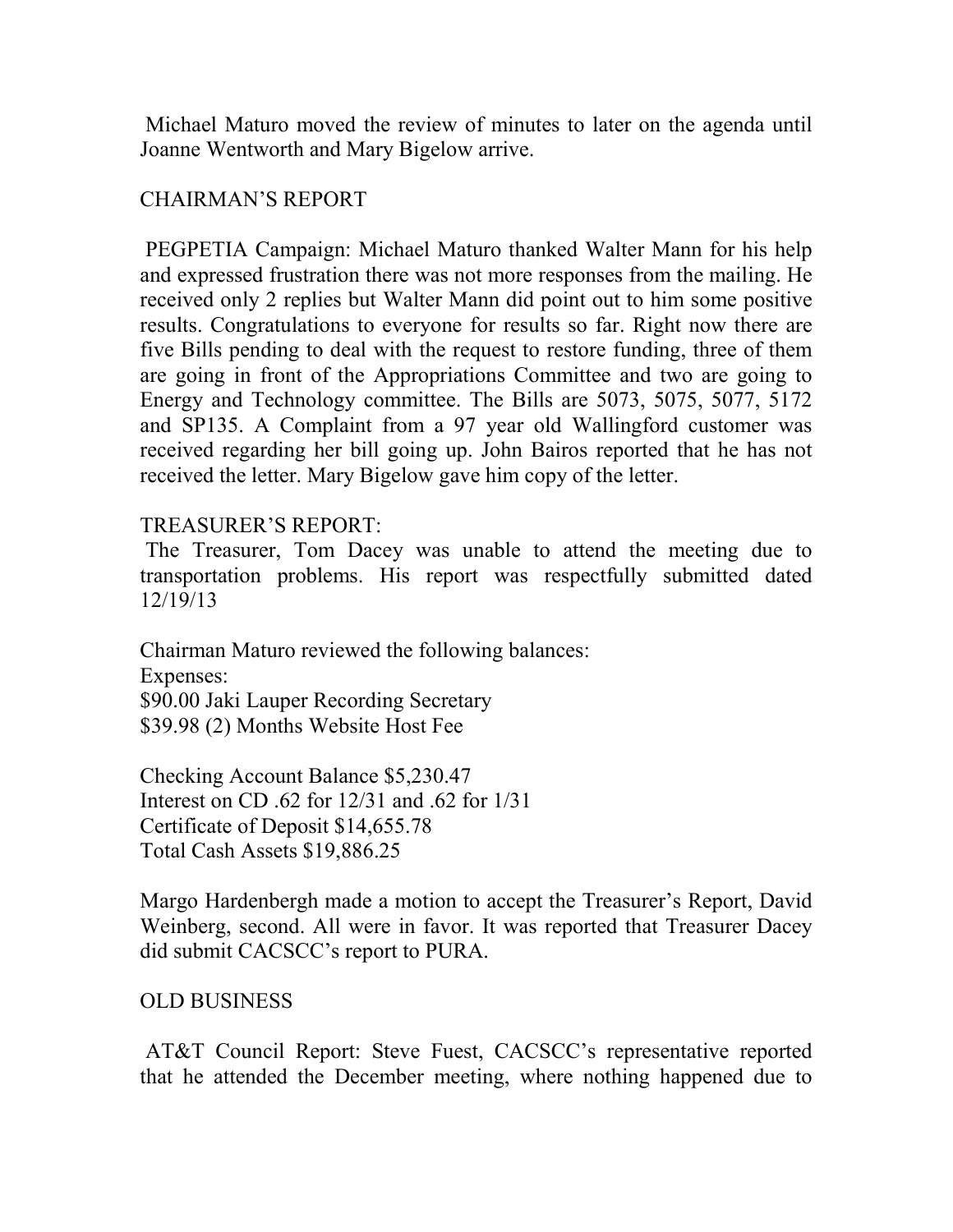issues they had. He was unable to attend the January or February meetings. He did find out that they had reelected the old board.

#### NEW BUSINESS

Website email access problem resolved.

#### TOWN REPORTS

North Haven: Michael Maturo reported that North Haven Community TV was able to raise \$3500 from their fall winter fruit fundraiser campaign plus \$3,000 from North Haven chowder booth at the fair. The cub/tiger scout den #803 toured the studio and enjoyed it. Additionally, the equipment purchased from the PEGPETIA Grant (\$71,000) is fully installed and working. Congratulations to Chris Bennett who was part time assistant Manager at North Haven Community TV for getting a full time position with Nutmeg TV in New Britain as Director of Technology. He had started with the Station at 16 years old and then became a staffer in college. There are a number of North Haven Community TV students that become part time staffers and then later went on to other positions. North Haven has filed annual report to PURA. Guilford: David Weinberg reported they recently lost a long-standing board member Don Berto. He will be greatly missed. They had a memorial dinner instead of a board meeting. GCTV sent letter to Representative Pat Widlitz, co-chair of the Funds and Bonds Committee, in support of PEGPETIA Bill. They have called her but have received no reply as yet. David Weinberg noted he was able to calculate on-demands program, last year 12,000 views on YouTube, 7,000 were Guilford views, mostly parents, grandparents and other Guilford residents here and overseas. They are launching their 3rd annual Quiz Ball. One of their producers is about to launch a 2 year series which will interview Guilford's town boards/commissions to find out what they do and what their mandates are. Branford: Margo Hardenbergh reports say BCTV lost Dick Shriver. He will be greatly missed. Additionally, they weren't able to meet for last two months due to snow. They are doing more programming; one series meant for the older population which is successful called Grey Matters. Branford filed their PURA report on Saturday. BCTV continues to have interns, and they continue to deal with cramped space issues. Madison: Steve Fuest: reports at the board meeting last month it was reported that some new shows are happening and that's about it, He also spoke about using - live stream, appears very successful with folks watching across country on it. He will